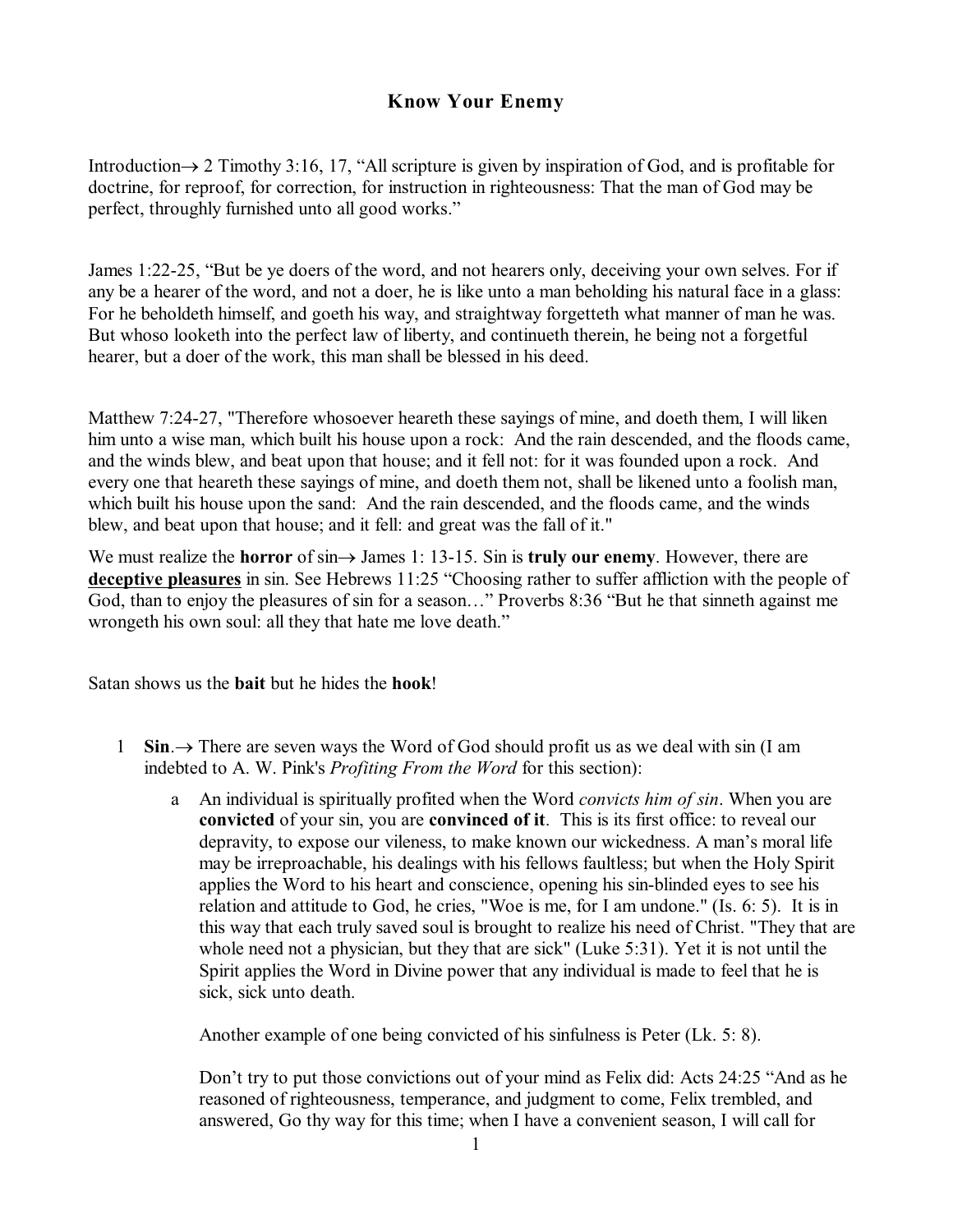thee." and Acts 26:28 "Then Agrippa said unto Paul, Almost thou persuadest me to be a Christian."

Proverbs 29:1 "He, that being often reproved hardeneth his neck, shall suddenly be destroyed, and that without remedy."

Conviction is like the **red light** that goes off on the dashboard of your car. It is there for a **useful warning**.

Hebrews 3:13, "But exhort one another daily, while it is called To day; lest any of you be hardened through the deceitfulness of sin."

- b An individual is spiritually profited when the Word makes him *sorrow over sin*. Does your study of the Word produce a broken heart and lead to a humbling of yourself before God? Does it convict you of your sins in such a way that you are brought to daily repentance before Him? See Matt. 5: 4; James 4: 9; 2 Cor. 7: 10; Jer. 31: 19; Luke 22: 62.
- c An individual is spiritually profited when the Word leads to *confession of sin*. Proverbs 28:13 "He that covereth his sins shall not prosper: but whoso confesseth and forsaketh them shall have mercy." Psalm 32:5 "I acknowledged my sin unto thee, and mine iniquity have I not hid. I said, I will confess my transgressions unto the LORD; and thou forgavest the iniquity of my sin. Selah."

There is no real peace for the conscience and no rest for the heart while we bury the burden of unconfessed sin. Relief comes when it is fully unbosomed to God. Mark well the experience of David, "When I kept silence, my bones waxed old through my roaring all the day long. For day and night thy hand was heavy upon me: my moisture is turned into the drought of summer" (Ps. 32:3,4). Is this figurative but forcible language unintelligible unto you? Or does your own spiritual history explain it? There is many a verse of Scripture which no commentary save that of personal experience can satisfactorily interpret.

Some examples of **powerful confessions**® Psalm 51; Luke 15: 18ff. If we have sinned against God, we need to confess to  $\text{Him} \rightarrow 1$  John 1: 9. If we have wronged others, we need to confess to them $\rightarrow$  James 5: 16.

"Confess" is 3 *homologeo* (*hom-ol-og-eh'-o* ).

Usage in the KJV-confess 17, profess 3, promise 1, give thanks 1, confession is made 1, acknowledgeth 1; for a total of 24 .

> " To say the same thing as another, i.e. to agree with, assent, concede, not to deny, declare, to admit or declare one's self guilty of what one is accused of."

d. An individual is spiritually profited when the Word produces in him *a deeper hatred of sin*. Psalm 97:10 "Ye that love the LORD, hate evil…" Psalm 101:3 "I will set no wicked thing before mine eyes: I hate the work of them that turn aside; it shall not cleave to me." Psalm 119:104 "Through thy precepts I get understanding: therefore I hate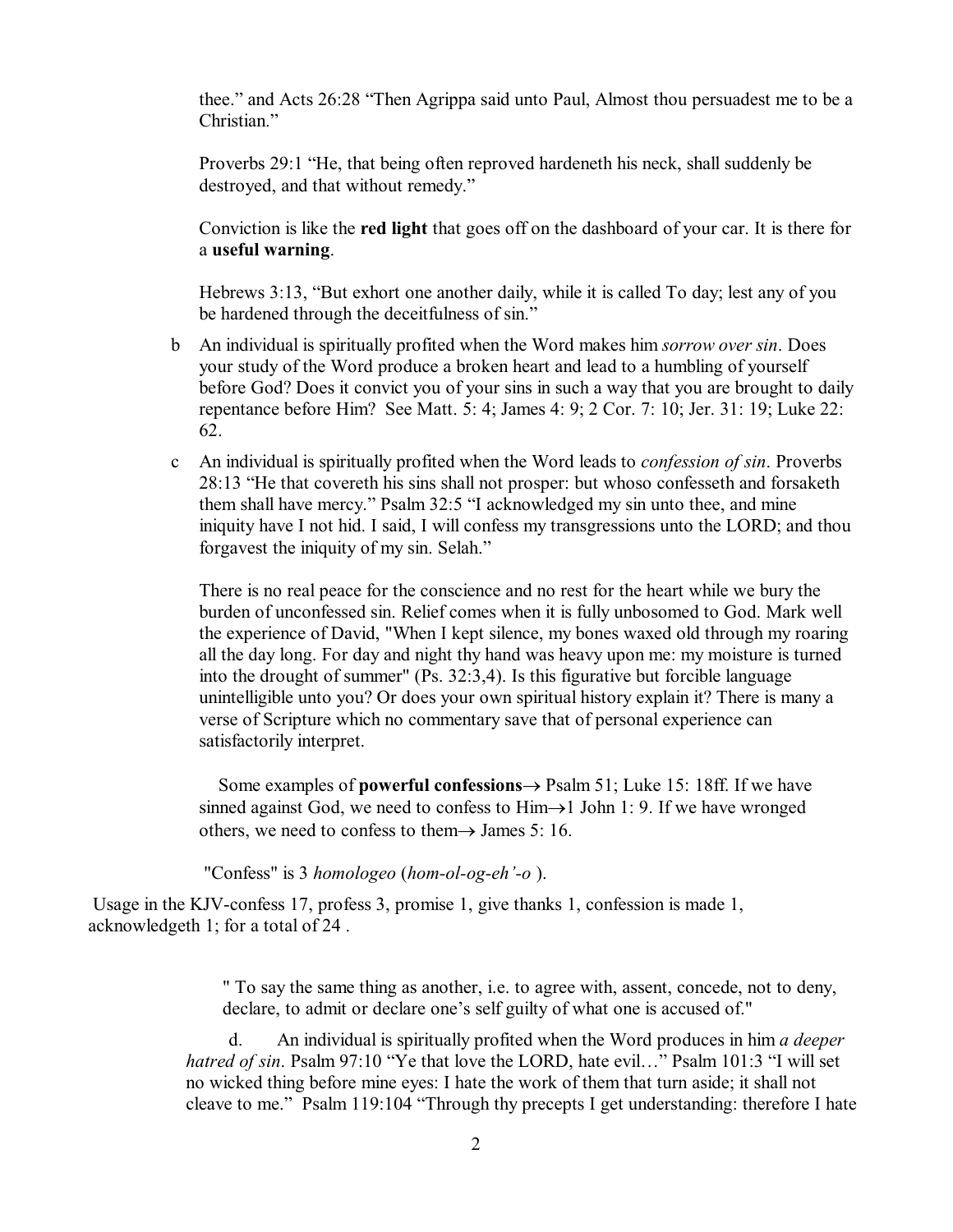every false way." Psalm 119:113 "I hate vain thoughts: but thy law do I love." Psalm 119:128 "Therefore I esteem all thy precepts concerning all things to be right; and I hate every false way."

Psalm 119:163 "I hate and abhor lying: but thy law do I love." Proverbs 8:13 "The fear of the LORD is to hate evil: pride, and arrogancy, and the evil way, and the froward mouth, do I hate."

"Till sin be hated, it cannot be mortified; you will never cry against it, as the Jews did against Christ, Crucify it, Crucify it, till sin be really abhorred as He was" (Edward Reyner, 1635).

We should attempt to emulate the Lord Jesus Christ in our hatred of  $\sin \rightarrow$  Hebrews 1:9 "Thou hast loved righteousness, and hated iniquity; therefore God, even thy God, hath anointed thee with the oil of gladness above thy fellows."

e. An individual is spiritually profited when the Word causes *a forsaking of sin*. "Let every one that nameth the name of Christ depart from iniquity" (2 Tim. 2: 19). Psalm 119:9 "Wherewithal shall a young man cleanse his way? by taking heed thereto according to thy word." 2 Corinthians 7:1 "Having therefore these promises, dearly beloved, let us cleanse ourselves from all filthiness of the flesh and spirit, perfecting holiness in the fear of God."

Look at all the things we are to **flee** from  $\rightarrow$  "*Flee* fornication" (1 Cor. 6:18), "*Flee* from idolatry" (1 Cor. 10:14). "*Flee* these things"—a covetous love for money (1 Tim. 6:11), "*Flee* also youthful lusts" (2 Tim. 2:22)**.**

*pheugo*  $\rightarrow$  flee 26, escape 3, flee away 2; 31; "to flee away, seek safety by flight." to shun or avoid by flight something abhorrent, esp. vices.

Genesis 39:12 "And she caught him by his garment, saying, Lie with me: and he left his garment in her hand, and fled, and got him out."

 $dioko \rightarrow$ " to run swiftly in order to catch a person or thing, to run after."

Very urgently we need to flee from **peers** or **companions** or **friends** that hinder us from living for  $God \rightarrow 1$  Corinthians 15:33 "Be not deceived: evil communications corrupt good manners." The idea is  $\rightarrow$  "Do not be deceived; evil company corrupts good habits." Proverbs 13:20 "He that walketh with wise men shall be wise: but a companion of fools shall be destroyed." Psalm 1:1 "Blessed is the man that walketh not in the counsel of the ungodly, nor standeth in the way of sinners, nor sitteth in the seat of the scornful."

f. An individual is spiritually profited when the Word *fortifies against sin*. Psalm 119:11 "Thy word have I hid in mine heart, that I might not sin against thee."

"It is particularly the commandments, the warnings, the exhortations, we need to make our own and to treasure; to memorize them, meditate upon them, pray over them, and put them into practice." $\rightarrow$ A. W. Pink.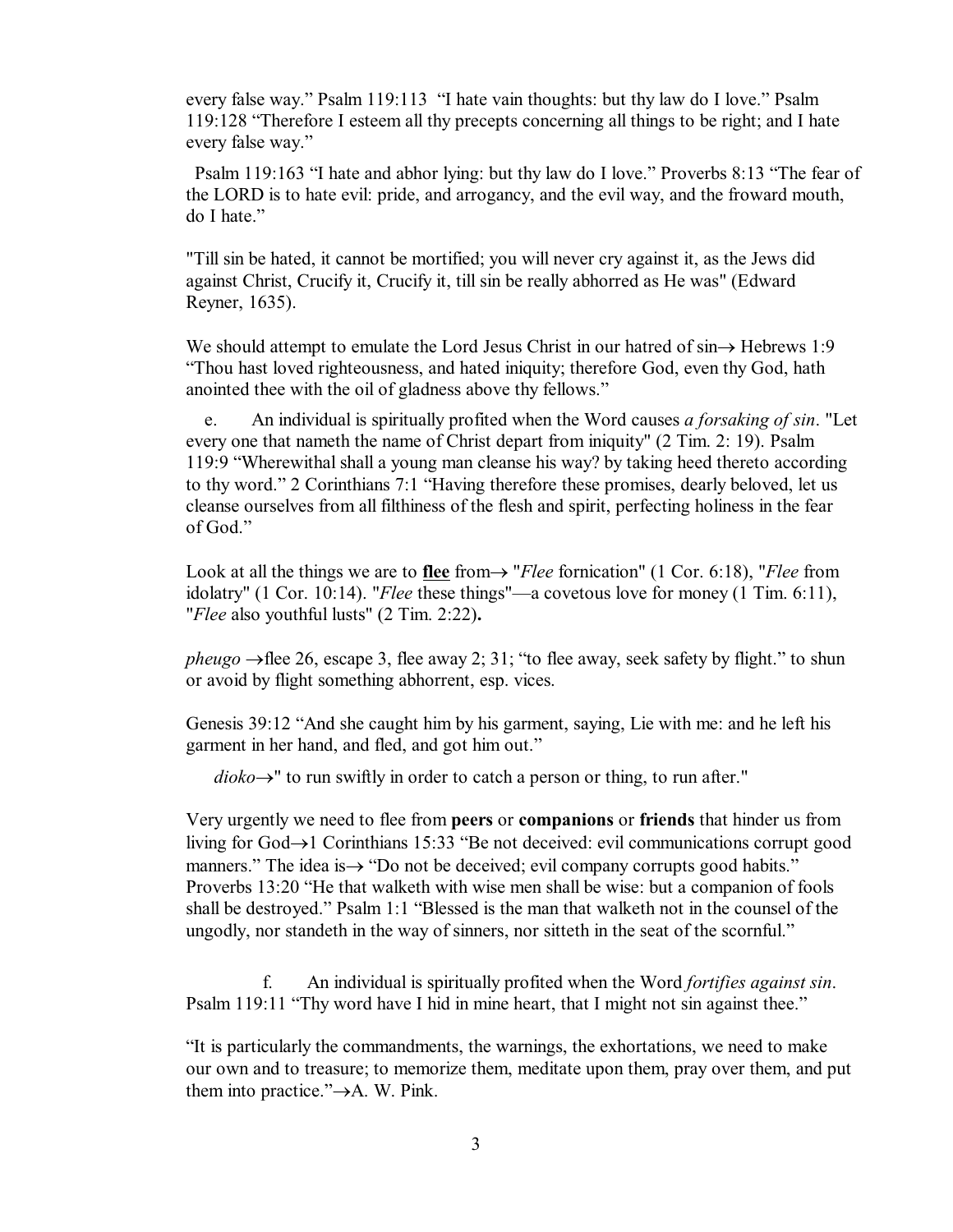Romans 12:21 "Be not overcome of evil, but overcome evil with good." Romans 13:14 "But put ye on the Lord Jesus Christ, and make not provision for the flesh, to fulfil the lusts thereof."

Colossians 3:16 "Let the word of Christ dwell in you richly in all wisdom; teaching and admonishing one another in psalms and hymns and spiritual songs, singing with grace in your hearts to the Lord."

"None of us knows when he may be tempted: therefore it is necessary to be prepared against it… Yes, we are to anticipate the future and be fortified against it, by storing up the Word in our hearts for coming emergencies." $\rightarrow$ A. W. Pink.

Psalm 37:31 "The law of his God is in his heart; none of his steps shall slide."

g. An individual is spiritually profited when the Word causes him to *practice the opposite of sin*.

"Now the opposite of sinning against God is submission to Him, as the opposite of lawlessness is subjection to the law. Thus, to practice the opposite of sin is to walk in the path of obedience." $\rightarrow$ Pink.

There are **four elements** of true obedience:

- i. **Promptly** $\rightarrow$  Gen. 6: 22; Isaiah 6: 8.
- ii. **Completely** $\rightarrow$ 
	- 1. Positive example  $\rightarrow$  David  $\rightarrow$  Acts 13: 22.
	- 2. Negative example $\rightarrow$ Saul $\rightarrow$ 1 Sam. 15.
	- iii. **Cheerfully** $\rightarrow$  Ps. 40: 8.
	- iv. **From the heart** $\rightarrow$  Rom. 6: 12; Prov. 4: 23.

1 Thessalonians 5:22 "Abstain from all appearance of evil."

Some examples of practicing the opposite of sin: Eph. 4: 28, 29.

Sin is such a serious matter we should make it a matter of prayer. Here are some Scriptural prayers $\rightarrow$  Ps. 19: 12-14; 119: 5, 36; 141: 4; Matt. 6: 13.

"Sin will always take you further than you want to go, make you stay longer than you want to stay and cost you more than you want to pay!" Herb Hatfield.

"Sin will get you into trouble, and pride will keep you there!"-Author Unknown \*\*\*\*\*\*\*\*\*\*\*\*\*\*\*\*\*\*\*\*\*\*\*\*\*\*\*\*\*\*\*\*\*\*\*\*\*\*\*\*\*\*\*\*\*\*\*\*\*\*\*\*\*\*\*\*\*\*\*\*\*\*\*\*\*\*\*\*\*\*\*\*\*\*\*\*\*\*

2. **Satan (**the second enemy).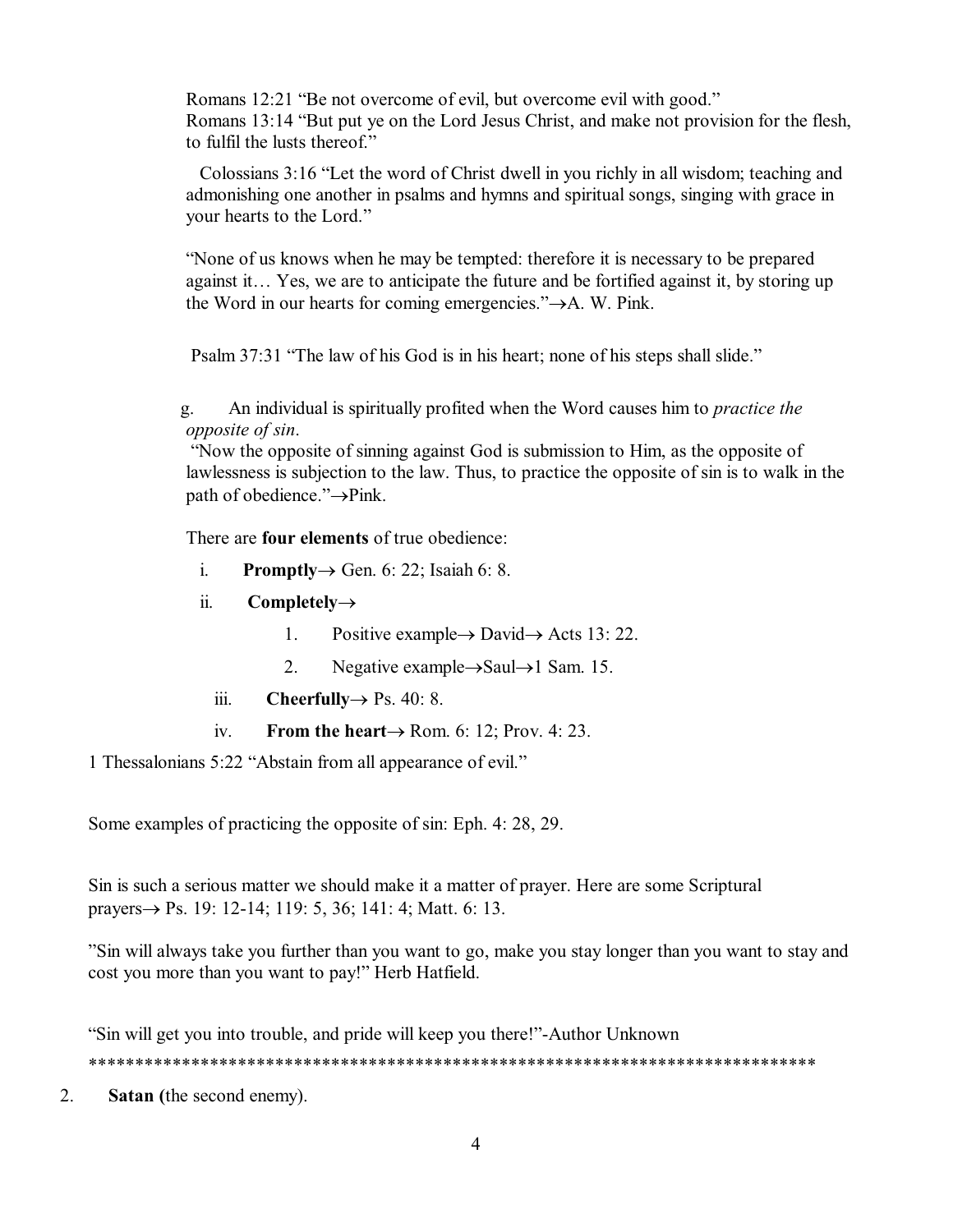#### a. His names

i. Satan $\rightarrow$  Adversary

ii. Devil $\rightarrow$  Accuser

### b. Scriptures

i. James 4:7 "Submit yourselves therefore to God. Resist the devil, and he will flee from you."

ii. 1 Peter 5:8, 9 "Be sober, be vigilant; because your adversary the devil, as a roaring lion, walketh about, seeking whom he may devour: Whom resist stedfast in the faith, knowing that the same afflictions are accomplished in your brethren that are in the world."

iii. Ephesians 6:11 "Put on the whole armour of God, that ye may be able to stand against the wiles of the devil. *methodeia* → "cunning arts, deceit, craft, trickery" Ephesians 4:14 "That we henceforth be no more children, tossed to and fro, and carried about with every wind of doctrine, by the sleight of men, and cunning craftiness, whereby they lie in wait to deceive…"

Geronimo, the Apache Indian, would stake out a ranch house and watch it for long hours. When the lights went out he would creep closer and closer. After several hours, when he was sure the occupants were asleep, he would make his attack. The Devil is trying to catch us napping so that he can **ambush** us. The Devil is very patient and watches us for long hours, ready to catch us unawares, when our guard is down.

iv. 2 Corinthians 2:11 "Lest Satan should get an advantage of us: for we are not ignorant of his devices."

v. 2 Corinthians 11:3 "But I fear, lest by any means, as the serpent beguiled Eve through his subtilty, so your minds should be corrupted from the simplicity that is in Christ."

- 1. 1 John 2:16 "For all that is in the world, the lust of the flesh, and the lust of the eyes, and the pride of life, is not of the Father, but is of the world."
- 2. Gen. 3: 1-6. "subtle, shrewd, crafty, sly."
- 3. Matt. 4: 1-11.
- 4. 2 Timothy 2:26 "And that they may recover themselves out of the snare of the devil, who are taken captive by him at his will." "Recover" means to "to return to soberness."

vi. The Devil also uses an army of

"devils" or "demons."

1. Scriptures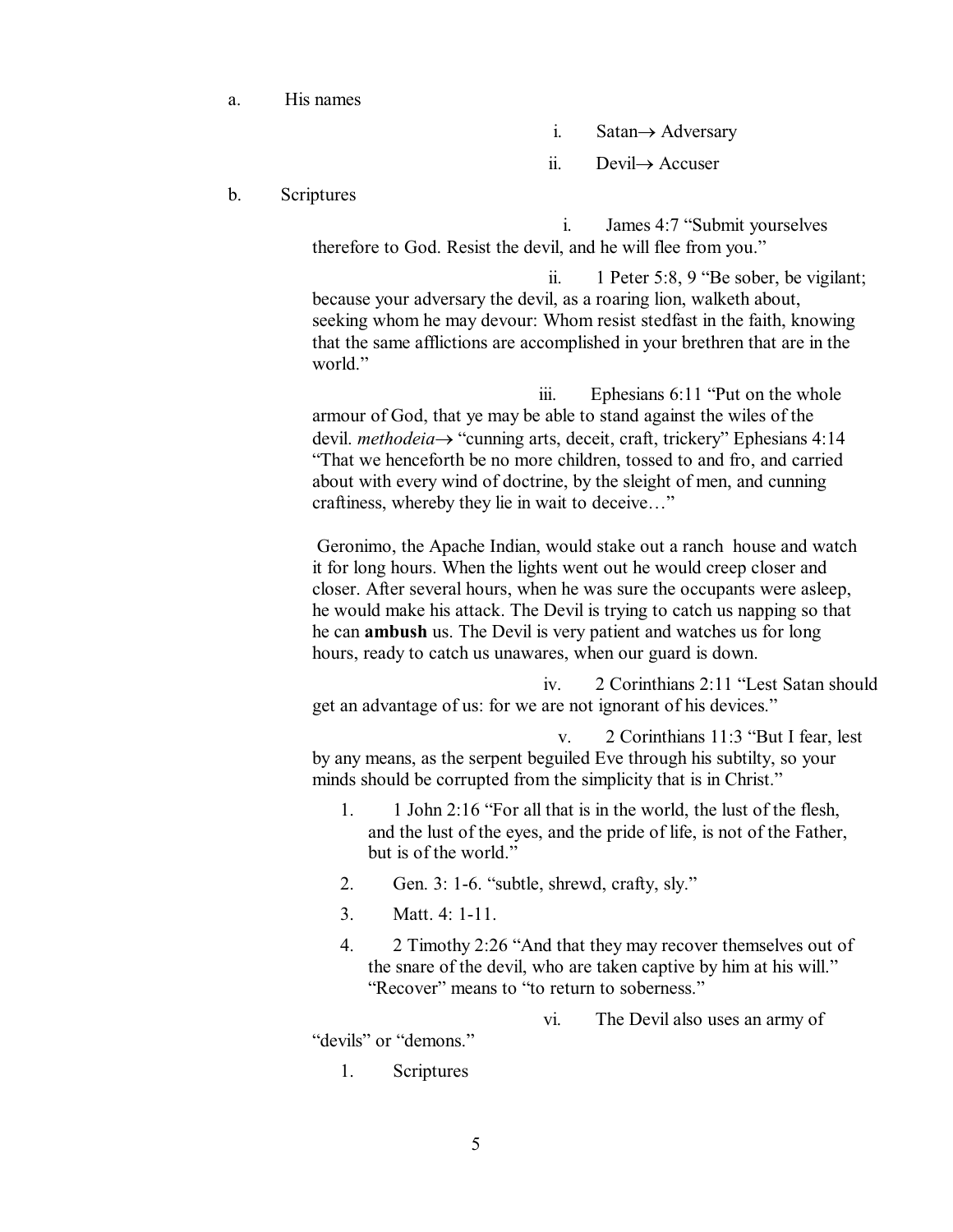- a. Ephesians 6:12 "For we wrestle not against flesh and blood, but against principalities, against powers, against the rulers of the darkness of this world, against spiritual wickedness in high places."
- b. 1 Timothy 4:1 "Now the Spirit speaketh expressly, that in the latter times some shall depart from the faith, giving heed to seducing spirits, and doctrines of devils…"

\*\*\*\*\*\*\*\*\*\*\*\*\*\*\*\*\*\*\*\*\*\*\*\*\*\*\*\*\*\*\*\*\*\*\*\*\*\*\*\*\*\*\*\*\*\*\*\*\*\*\*\*\*\*\*\*\*\*\*\*\*\*\*\*\*\*\*\*\*\*\*\*\*\*\*\*\*\*

3. **The World** (the third enemy). Our **intellectual** and **cultural** environment. Our **system of values**. The **prevailing ideology** of the age. The ideas of our **opinion makers [the media (newspapers, the internet, television and radio news, etc.) the entertainment industry (music, movies, sports stars etc.), the educational establishment; in many instance, even our government].**

There seem to be at present at least three competing worldviews. One of them is **Islam**. It is very aggressive and evangelistic. Another is the **European/ secularist philosophy**. This is predominant in Europe, the United States, Canada, Australia, etc. It is also aggressive and evangelistic. The third worldview is the Judeo/Christian (Biblical) worldview. Almost exclusively about the only place in the world where this view is held is among certain elements in the United States. Those who hold this view are not being very aggressive and evangelistic.

There is possibly a fourth worldview. That is the one held by the **underground Christian movement** in China and in some other places. This movement may be more powerful than meets the eye.

### **There is also a false religious world!**

a. Scriptures

i. 1 John 2:15-17 "Love not the world, neither the things that are in the world. If any man love the world, the love of the Father is not in him. For all that is in the world, the lust of the flesh, and the lust of the eyes, and the pride of life, is not of the Father, but is of the world. And the world passeth away, and the lust thereof: but he that doeth the will of God abideth for ever."

ii. Romans 12:2 "And be not conformed to this world: but be ye transformed by the renewing of your mind, that ye may prove what is that good, and acceptable, and perfect, will of God."

iii. 1 Chronicles 12:32 "And of the children of Issachar, [which were men] that had understanding of the times, to know what Israel ought to do; the heads of them were two hundred; and all their brethren were at their commandment." \*\*\*\*\*\*\*\*\*\*\*\*\*\*\*\*\*\*\*\*\*\*\*\*\*\*\*\*\*\*\*\*\*\*\*\*\*\*\*\*\*\*\*\*\*\*\*\*\*\*\*\*

- 4. **Our Flesh** (the fourth enemy). The "old man," our "flesh," our "sinful nature." We will carry this with us as long as we live and we must continually battle against it.
	- a. Scriptures